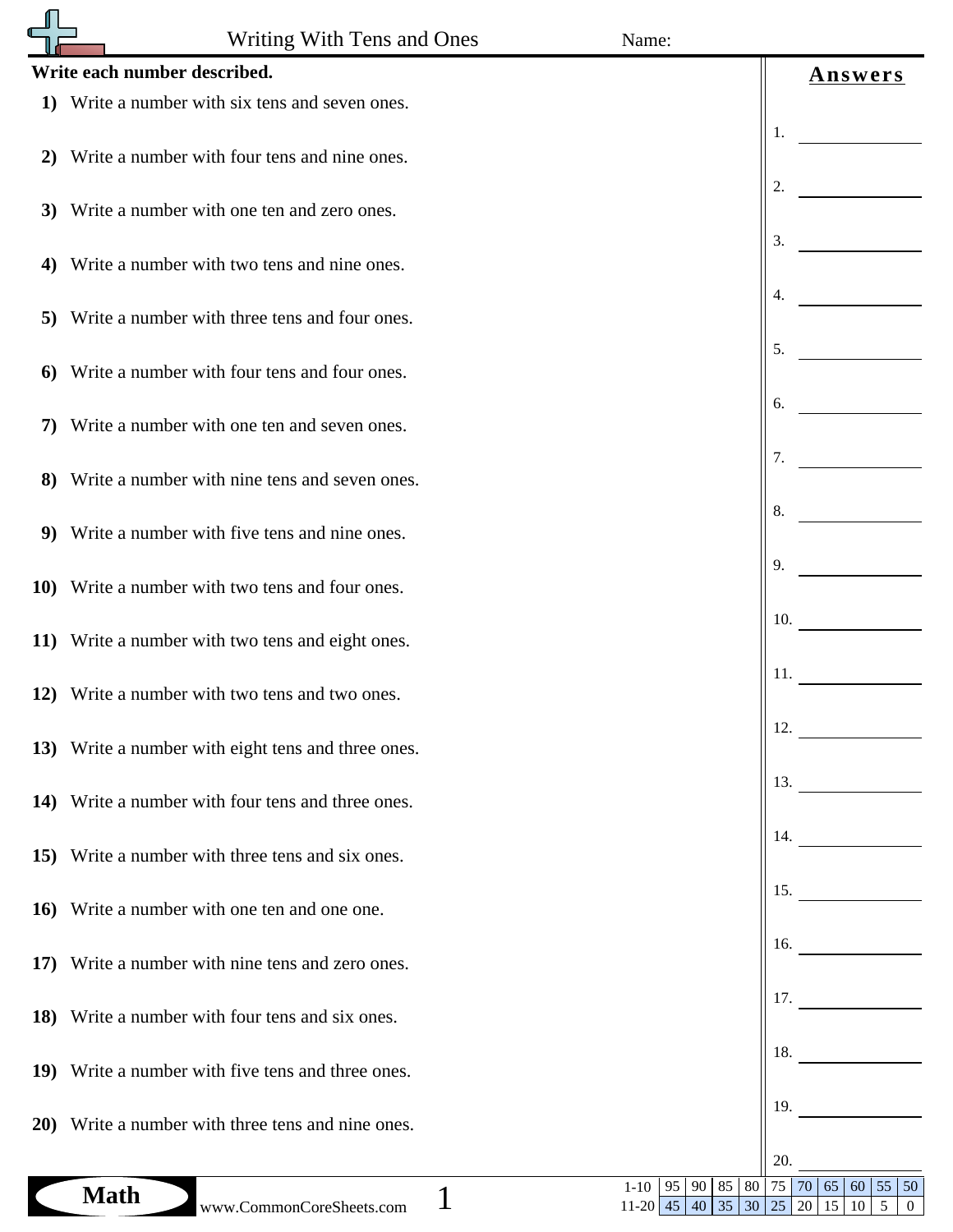|                                                | <b>Answer Key</b><br>Writing With Tens and Ones<br>Name: |                        |          |                                          |  |  |  |  |
|------------------------------------------------|----------------------------------------------------------|------------------------|----------|------------------------------------------|--|--|--|--|
| Write each number described.<br><b>Answers</b> |                                                          |                        |          |                                          |  |  |  |  |
| 1)                                             | Write a number with six tens and seven ones.             |                        |          |                                          |  |  |  |  |
| 2)                                             | Write a number with four tens and nine ones.             | 1.<br>$\overline{2}$ . |          | 67<br>49                                 |  |  |  |  |
| 3)                                             | Write a number with one ten and zero ones.               |                        |          | <b>10</b>                                |  |  |  |  |
| 4)                                             | Write a number with two tens and nine ones.              | 3.                     |          |                                          |  |  |  |  |
| 5)                                             | Write a number with three tens and four ones.            | 4.                     |          | 29                                       |  |  |  |  |
| 6                                              | Write a number with four tens and four ones.             | 5.                     |          | 34                                       |  |  |  |  |
| 7)                                             | Write a number with one ten and seven ones.              | 6.                     |          | 44                                       |  |  |  |  |
| 8)                                             | Write a number with nine tens and seven ones.            | 7.                     |          | 17                                       |  |  |  |  |
| 9)                                             | Write a number with five tens and nine ones.             | 8.                     |          | 97                                       |  |  |  |  |
| <b>10</b> )                                    | Write a number with two tens and four ones.              | 9.                     |          | 59                                       |  |  |  |  |
|                                                | 11) Write a number with two tens and eight ones.         | 10.                    |          | 24                                       |  |  |  |  |
|                                                | 12) Write a number with two tens and two ones.           | 11.                    |          | 28                                       |  |  |  |  |
|                                                | 13) Write a number with eight tens and three ones.       | 12.                    |          | 83                                       |  |  |  |  |
| <b>14</b> )                                    | Write a number with four tens and three ones.            | 13.                    |          | 43                                       |  |  |  |  |
| <b>15</b> )                                    | Write a number with three tens and six ones.             | 14.                    |          | 36                                       |  |  |  |  |
| <b>16</b>                                      | Write a number with one ten and one one.                 | 15.                    |          |                                          |  |  |  |  |
| <b>17</b> )                                    | Write a number with nine tens and zero ones.             | 16.                    |          | 11                                       |  |  |  |  |
|                                                | 18) Write a number with four tens and six ones.          | 17.                    |          | 90                                       |  |  |  |  |
| <b>19</b> )                                    | Write a number with five tens and three ones.            | 18.                    |          | 46                                       |  |  |  |  |
| <b>20</b>                                      | Write a number with three tens and nine ones.            | 19.                    |          | 53                                       |  |  |  |  |
|                                                | $1 - 10$<br>95<br>90<br>85<br><b>Math</b>                | 20.<br>75<br>80        | 65<br>70 | 39<br>60<br>$55 \mid 50$                 |  |  |  |  |
|                                                | $11-20$ 45 40<br>35<br>www.CommonCoreSheets.com          | 30 <br>$25\,$          | 15<br>20 | $\mathfrak{S}$<br>$\boldsymbol{0}$<br>10 |  |  |  |  |